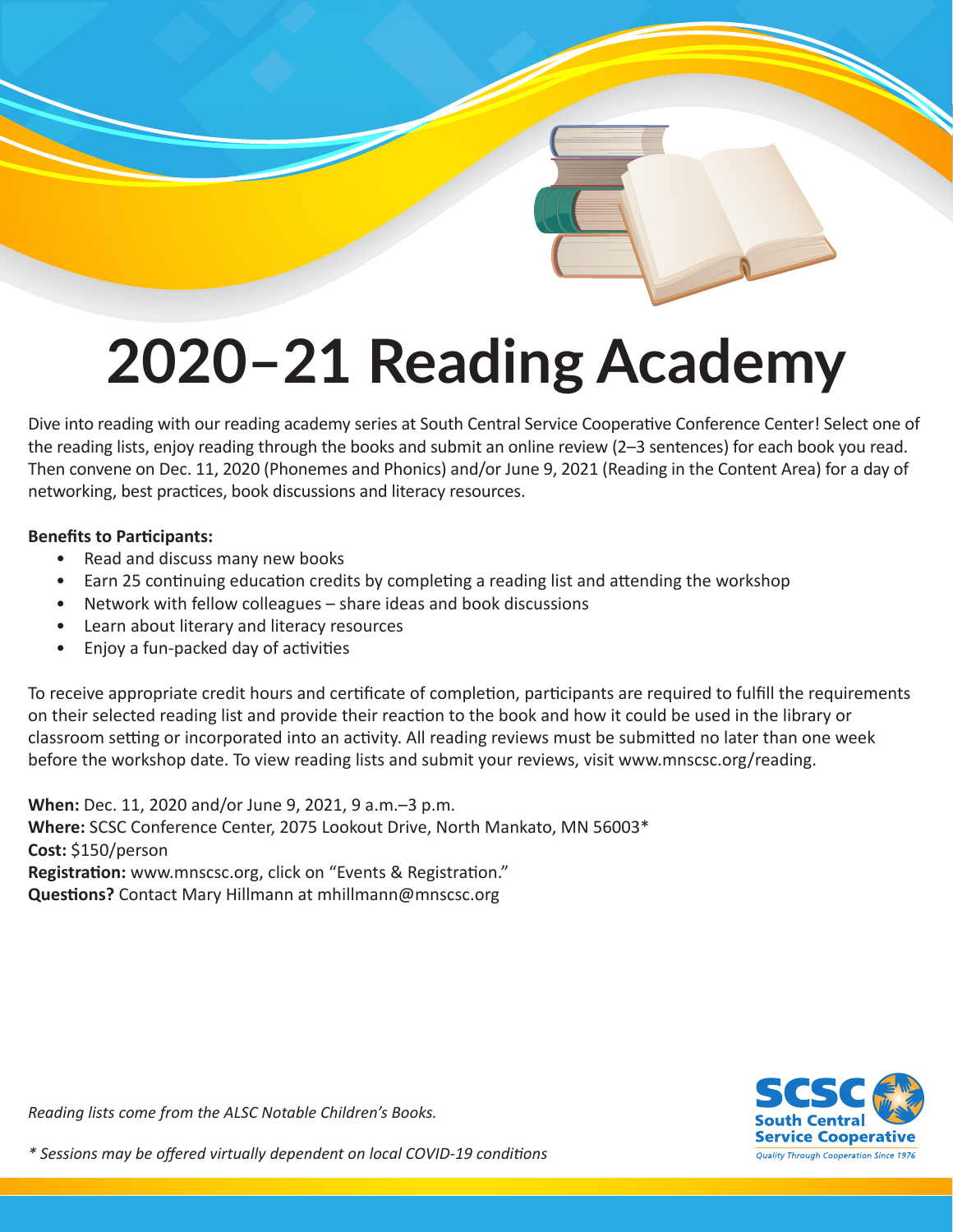## **Younger Readers (Pre-K–2nd Grade) Book List**

*Read 22 of the following books or Reader's Choice and comment online about each book.*

- 1. *Ada Lovelace, Poet of Science: The First Computer Programmer. Diane Stanley.*
- 2. *Ada Twist, Scientist.* Andrea Beaty.
- 3. *Before Morning.* Joyce Sidman.
- 4. *Best Frints in the Whole Universe.* Antoinette Portis.
- 5. *Counting.* Fleur Star.
- 6. *Coyote Moon.* Maria Gianferrari.
- 7. *Fabulous Frogs.* Martin Jenkins.
- 8. *Go, Otto, Go!* David Milgrim.
- 9. *Good Night Owl.* Greg Pizzoli.
- 10. *The Great Pet Escape.* Victoria Jamieson.
- 11. *Horrible Bear!* Ame Dyckman.
- 12. *A Hungry Lion; or, A Dwindling Assortment of Animals.* Lucy Ruth Cummins.
- 13. *The Infamous Ratsos.* Kara LaReau.
- 14. *Leave Me Alone!* Vera Brosgol.
- 15. *The Night Gardener.* Terry Fan.
- 16. *Old Dog BaBaby.* Julie Fogliano.
- 17. *Oops, Pounce, Quick, Run! An Alphabet Caper.* Mike Twohy.
- 18. *Over the Ocean.* Taro Gomi.
- 19. *A Piece of Home.* Jeri Watts.
- 20. *Puddle.* Hyewon Yum.
- 21. *Rudas: Niño's Horrendous Hermanitas.* Yuyi Morales.
- 22. *School's First Day of School.* Adam Rex.
- 23. *Thunder Boy Jr.* Sherman Alexie.
- 24. We Are Growing! A Mo Willems' Elephant and Piggie Like Reading! Book. Laurie Keller.
- 25. *We Found a Hat.* Jon Klassen.
- 26. *Weekends with Max and His Dad.* Linda Urban.
- 27. *When Andy Met Sandy.* Tomie dePaola and Jim Lewis.
- 28. *Where Are You Going, BaLincoln?* Kate DiCamillo.

#### **Reader's Choice:**

You may substitute up to five of the titles with your choice. The choice or choices must meet the following criteria:

- You have not read it before.
- • Original copyright is newer than 2017.
- It is usable in the classroom or for free reading in the classroom.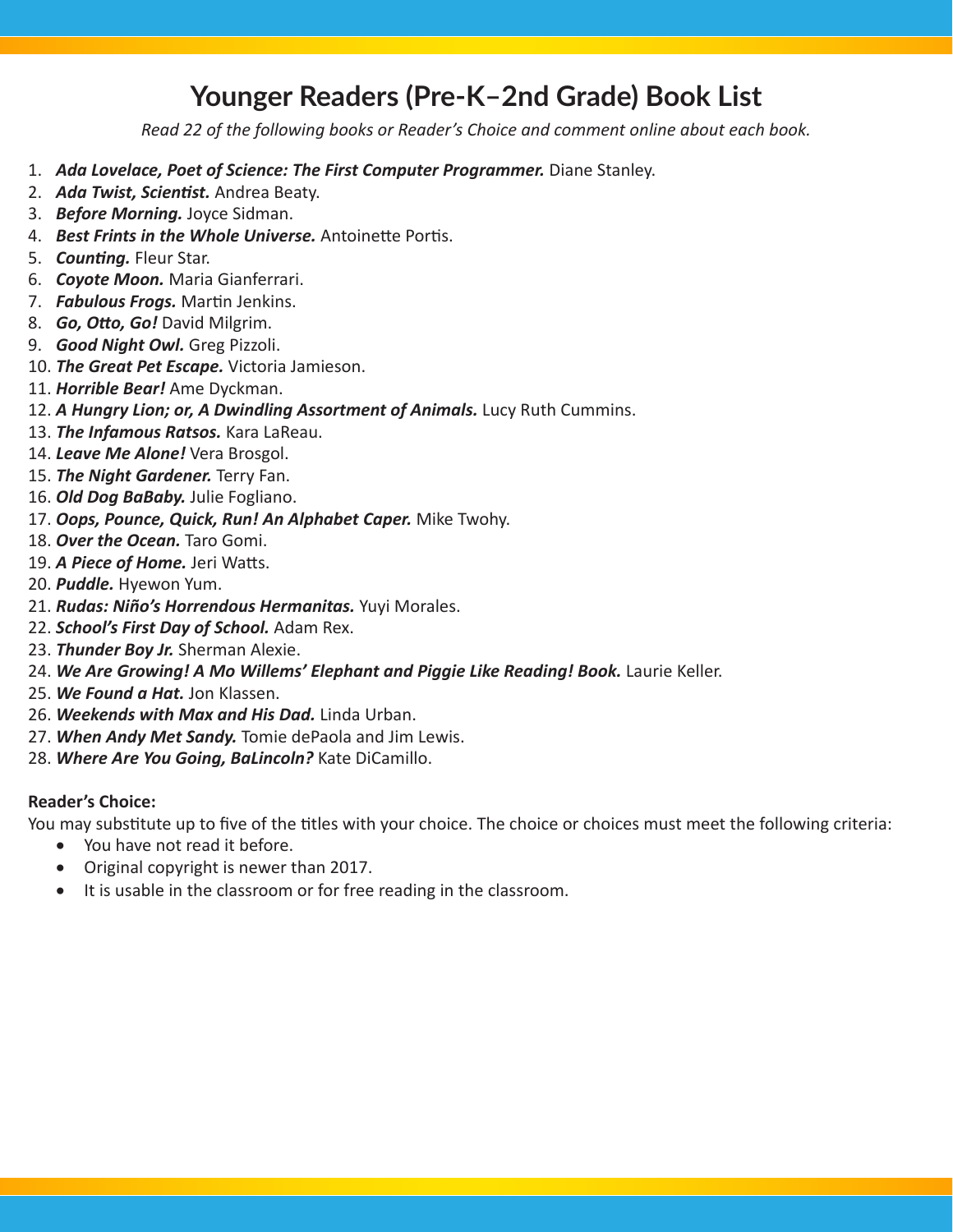## **Middle Readers (Grades 3–5) Book List**

*Read 10 of the following books or Reader's Choice and comment online about each book.*

- 1. *The Best Man.* Richard Peck.
- 2. *Dory Fantasmagory: Dory Dory Black Sheep.* AbHanlon.
- 3. *Full of Beans.* Jennifer L. Holm.
- 4. *Frank and Lucky Get Schooled.* Lynne Rae Perkins.
- 5. *The Girl Who Drank the Moon.* Kelly Barnhill.
- 6. *I Am Not a Number.* Jenny Kay Dupuis and Kathy Kacer.
- 7. *I Dissent: Ruth Bader Ginsburg Makes Her Mark.* Debbie Levy.
- 8. *Juana & Lucas.* Juana Medina.
- 9. *Ms. Bixby's Last Day.* John David Anderson.
- 10. *Pax.* Sara Pennypacker.
- 11. *A Poem for Peter: The Story of Ezra Jack Keats and the Creation of The Snowy Day.* Andrea Davis Pinkney.
- 12. Preaching to the Chickens: The Story of Young John Lewis. Jabari Asim.
- 13. *The Princess and the Warrior.* Duncan Tonatiuh.
- 14. *Raymie Nightingale.* Kate DiCamillo.
- 15. *The Secret Keepers.* Trenton Lee Stewart.
- 16. *The Sound of Silence.* Katrina Goldsaito.
- 17. *Steamboat School.* Deborah Hopkinson.
- 18. *Step Right Up: How Doc and Jim Key Taught the World about Kindness.* Donna Janell Bowman.
- 19. *The Storyteller.* Evan Turk.
- 20. *The Tragic Tale of the Great Auk.* Jan Thornhill.
- 21. A Voyage in the Clouds: The (Mostly) True Story of the First International Flight Balloon in 1785. Matthew Olshan.
- 22. *Wet Cement.* Bob Raczka.
- 23. *When Mischief Came to Town.* Katrina Nannestad.
- 24. *When the Sea Turned to Silver.* Grace Lin.
- 25. *The Wild Robot.* Peter Brown.

### **Reader's Choice:**

You may substitute up to three of the titles with your choice. The choice or choices must meet the following criteria:

- You have not read it before.
- • Original copyright is newer than 2017.
- It is usable in the classroom or for free reading in the classroom.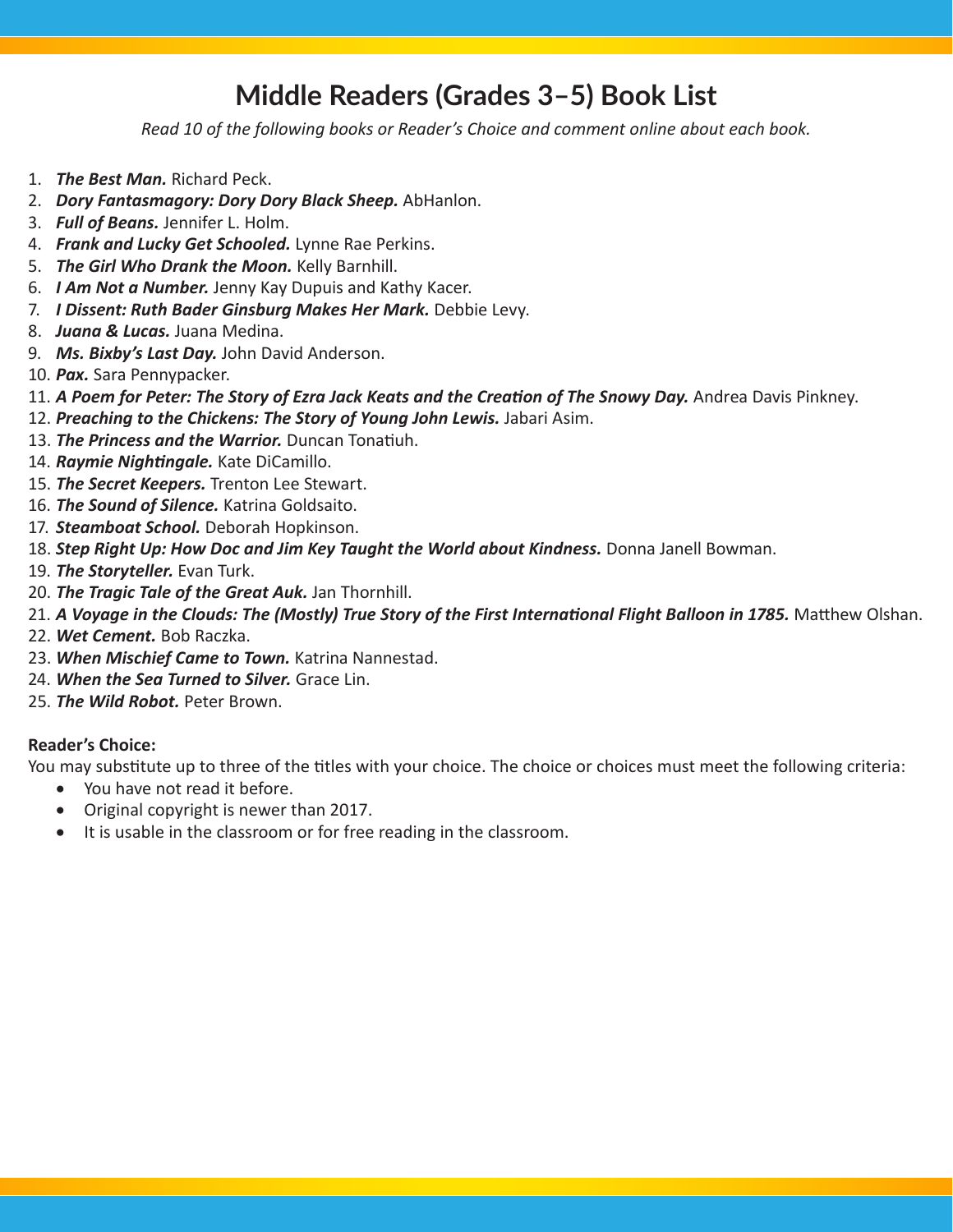## **Older Readers (Grades 6–8) Book List**

*Read 6 of the following books or Reader's Choice and write a comment online about each book.*

- 1. *As Brave as You.* Jason Reynolds.
- 2. *The Ballad of a Broken Nose.* Arne Svingen.
- 3. *The Bitter Side of Sweet.* Tara Sullivan.
- 4. *Blood Brother: Jonathan Daniels and His Sacrifice for Civil Rights.* Rich Wallace and Sandra Neil Wallace.
- 5. *Booked.* Kwame Alexander.
- 6. *Brown v. Board of Education: A Fight for Simple Justice.* Susan Goldman Rubin.
- 7. *Cloud and Wallfish.* Anne Nesbet.
- 8. *Cry, Heart, but Never Break.* Glenn Ringtved.
- 9. *Garvey's Choice.* Nikki Grimes.
- 10. *Ghost.* Jason Reynolds.
- 11. In the Shadow of Liberty: The Hidden History of Slavery, Four Presidents, and Five Black Lives. Kenneth C. Davis.
- 12. The Inquisitor's Tale; or, The Three Magical Children and Their Holy Dog. Adam Gidwitz.
- 13. *The Lie Tree.* Frances Hardinge.
- 14. *Lowriders to the Center of the Earth.* Cathy Camper.
- 15. *March: Book Three.* John Lewis and Andrew Aydin.
- 16. *The Only Road.* Alexandra Diaz.
- 17. *Presenting Buffalo Bill: The Man Who Invented the Wild West.* Candace Fleming.
- 18. *Sachiko: A Nagasaki Bomb Survivor's Story.* Caren Stelson.
- 19. **Samurai Rising: The Epic Life of Minamoto Yoshitsune.** Pamela S. Turner.
- 20. *To Stay Alive: Mary Ann Graves and the Tragic Journey of the Donner Party. Skila Brown.*
- 21. *Uprooted: The Japanese American Experience during World War II.* Albert Marrin.
- 22. We Will Not Be Silent: The White Rose Student Resistance Movement That Defied Adolf Hitler. Russell Freedman.
- 23. *What Elephants Know.* Eric Dinerstein.
- 24. *Wolf Hollow.* Lauren Wolk.
- 25. *The Wolf's Boy.* Susan Williams Beckhorn.
- 26. *You Can Fly: The Tuskegee Airmen.* Carole Boston Weatherford.

### **Reader's Choice:**

You may substitute up to three of the titles with your choice. The choice or choices must meet the following criteria:

- • You have not read it before.
- Original copyright is newer than 2017.
- It is usable in the classroom or for free reading in the classroom.